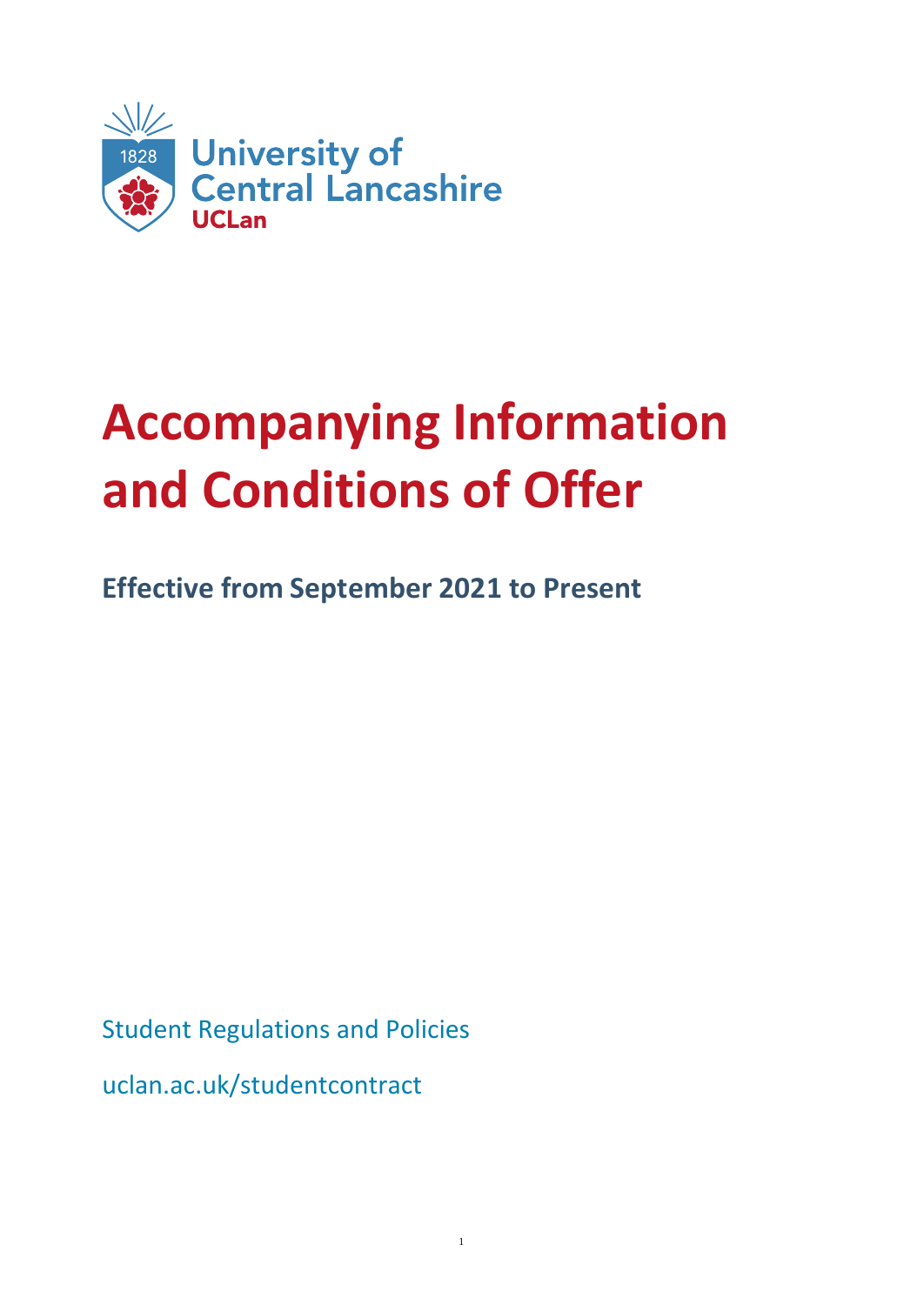## **Accompanying Information and Conditions of Offer**

Any offer of a place made to you by the University is on the basis that in accepting such an offer you agree to the following terms and conditions, which form part of the contract between you and the University. That contract comes into force when you inform us that you accept your offer.

## **Conditional and Unconditional Offers**

The term 'unconditional offer' is part of the national admissions nomenclature, and relates to the academic conditions of the offer. All other conditions (as detailed in this letter, or within the University Regulations, or communicated to you via UCAS, or at interview) apply.

If this offer is 'unconditional' it has been made on the basis of the academic qualifications you have presented to the University either on your application form or, if you applied during 'Clearing', on the basis of the information you provided to the University via the telephone or the internet. You must provide documentary evidence of the qualifications you have indicated to us and on which the decision to offer a place has been based. The University reserves the right to verify the qualifications with the awarding Institution. This offer, the contract you will enter into by accepting it and membership of the University are subject to the requirement that you hold the qualifications and that the University receives documentary evidence of them. If you fail to meet this requirement, the offer may be withdrawn and your contract with, and membership of, the University may be terminated. Any delay or failure by the University over the exercise of its rights shall not impair or affect the rights or waive the requirement.

If your offer sets out conditions which you must meet, failure to meet those conditions will result in your offer of a place with the University being automatically withdrawn and the contract will terminate.

We try to make sure information provided in your offer is accurate. However, sometimes errors may occur. If we become aware of any errors in your offer letter after we send it to you but before you accept your offer, we will provide you with the correct information by the same means as the offer letter was sent. Any subsequent acceptance of a place by you will be deemed to be on the basis of the corrected information.

#### **Payment of fees**

At the beginning of your course you must make arrangements satisfactory to the University for the payment of your fees. You will be invoiced by the University for the full amount or remaining portion of your fees for each year of the course if you do not have, (for each year of your course), EITHER:

- financial support via Student Finance England, Wales, Northern Ireland or Student Awards Agency for Scotland (SAAS) OR
- a legally binding document to the University's satisfaction from an employer or a sponsor indicating responsibility for the payment of your fees in full or part (please see Data Protection statement for disclosures); OR
- written acceptance of a completed discount application form;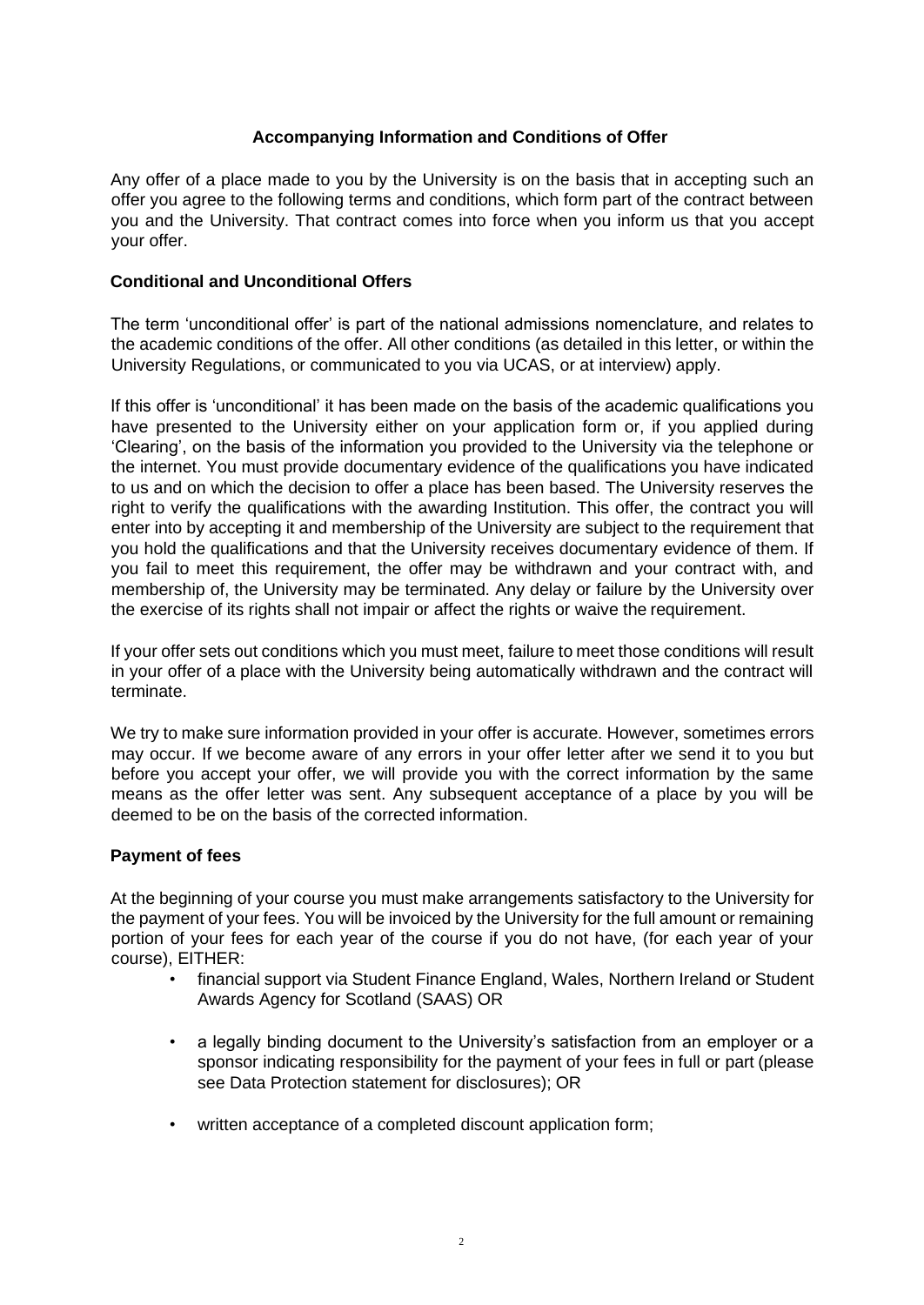It is your responsibility to ensure that, where applicable, a copy of the appropriate funding documentation as referred to above is submitted to the Student Fees and Funding Team at enrolment or as soon as possible thereafter.

If you are self-funding your fees, payment can be made in the following ways:

- Paying Online.
- Paying by credit or debit card over the phone by calling (01772) 89 2190
- Paying at Cashiers on the Ground Floor in Adelphi Building

#### **Tuition Fee Sponsorship (excluding financial support via the Student Loans Company (SLC))**

If you are being sponsored, perhaps by your employer, you will need to provide written confirmation from your employer in a form satisfactory to the University. The confirmation is required to be on your sponsor's official letter headed paper and must include their invoice address, your UCLan registration number, your full name, the title of your course and the maximum amount that they will pay. Failure to provide this information will result in you being invoiced for the full cost of your fees.

This sponsor letter must be sent as an email attachment, posted or handed in or as shown below:

- Email attachment to: [sffteam@uclan.ac.uk](mailto:sffteam@uclan.ac.uk)
- Post to: The Student Fees and Funding Team, Academic Registry, UCLan, Foster Building, Preston, PR1 2HE
- Hand deliver to: The 'i' in the Library.

#### **Student Loans, Student Finance England, Student Finance Wales, Student Finance Northern Ireland and Student Awards Agency for Scotland (SAAS)**

We will receive electronic confirmation of the level of tuition fee loan/grant you have been allocated directly from the SLC, therefore you do not need to submit your assessment letter as confirmation. You remain responsible for payment (or seeking other third party contributions) in relation to any shortfall between your loan/grant and the total fees payable.

# **Total Fees**

Please note that the total amount of the tuition fees payable for the duration of your course is set out in the covering email. The items that are included within the tuition fees are set out in paragraph 3 of the Tuition Fee policy – these are the costs that are mandatory for the course to be completed.

The 'Standard Additional Costs' sets out the costs over and above the tuition fees which are optional and/or are costs that do not relate to the course of study these are available on the webpages.

The University has calculated the total fees payable based on its records of the type and duration of the course you are going to study. If you have any queries about the fees in the covering email or have concerns that they are incorrect, please contact The Student Fees Team immediately.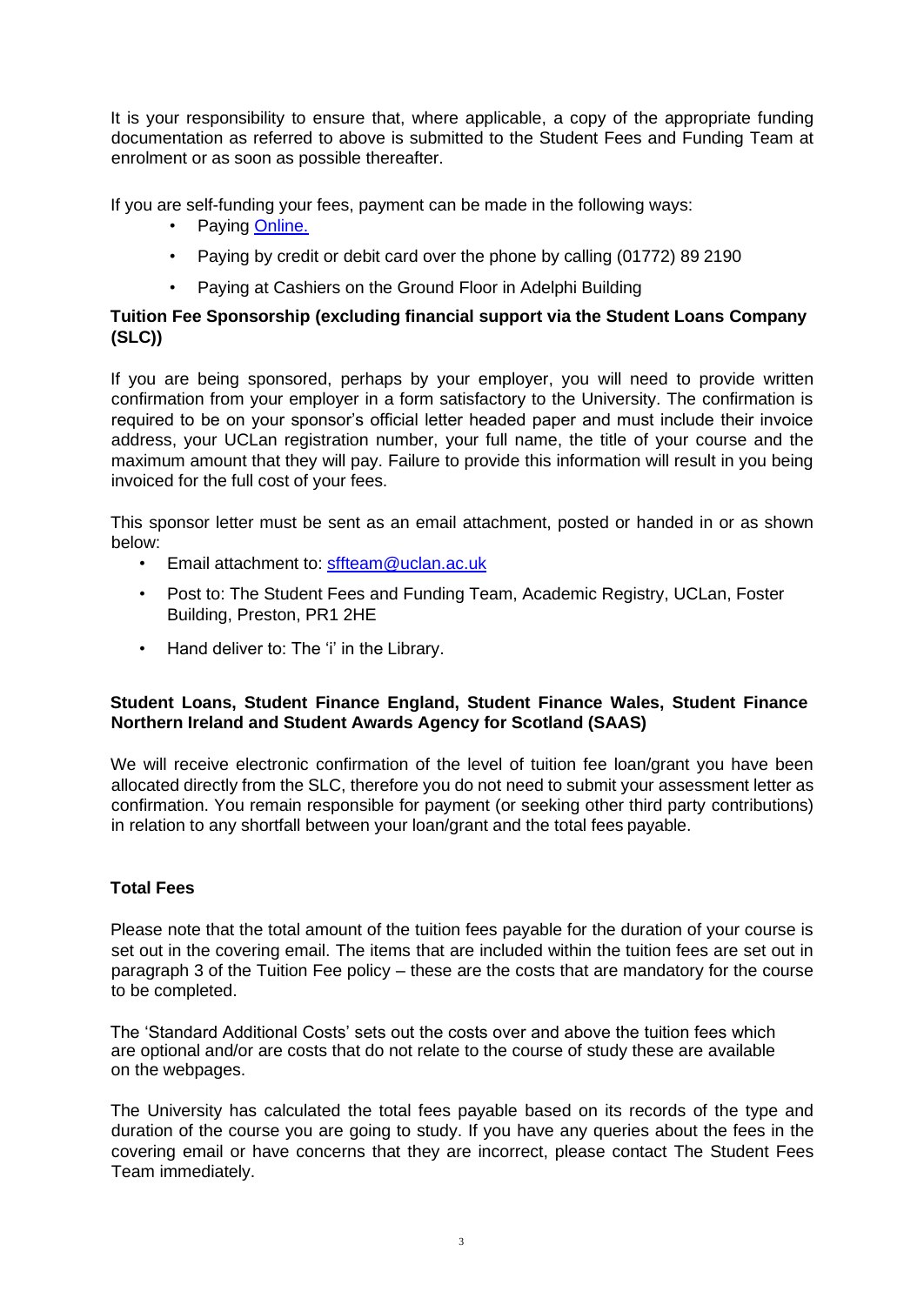Some courses may require payment of a deposit. Failure to make payment on time could result in your place of study being withdrawn.

## **University Regulations**

In accepting an offer of a place at this University, you are agreeing to comply with the provisions of all the University's student policies that apply to enrolled students as amended from time to time. The current policies are either enclosed or attached to your offer letter or email. These and updated copies will also be available on the Student Policies page which can be found on the UCLan website here.

The policies include a document containing a summary of each policy setting out important provisions you should be aware of such as: academic requirements, assessments, misconduct and disciplinary codes, information technology, intellectual property, tuition fees and financial arrangements, fitness to practice and fitness to study, and requirements in relation to DBS checks.

The University reserves the right to make reasonable changes to its policies where in the opinion of the University this will assist in the proper delivery of education. Changes are usually made for one or more of the following reasons:

- a. To review and update the policies to ensure they are fit for purpose;
- b. To reflect changes in the external environment, including legal or regulatory changes, changes to funding or financial arrangements or changes to government policy, requirements or guidance;
- c. To incorporate sector guidance or best practice;
- d. To incorporate feedback from students; and/or
- e. To aid clarity or consistency of approach.

Any changes will normally come into effect at the start of an academic year, although may be introduced during an academic year where the University reasonably considers this to be in the interests of students or where this is required by law or other exceptional circumstances. The University will take all reasonable steps to minimise disruption to students wherever reasonably possible, for example, by giving reasonable notice of changes to Regulations before they take effect, or by phasing in the changes, if appropriate.

The updated policies will be made available on the University's website and may be publicised by other means so that students are made aware of any changes.

# **Disclaimers**

The University will make reasonable efforts to provide educational services as described in the prospectus or in other documents issued by it, to appropriately enrolled students. Sometimes circumstances beyond the control of the University mean that it cannot provide such educational services. Examples of such circumstances include:

- (a) industrial action by University staff or third parties
- (b) the unanticipated departure of key members of University staff
- (c) power failure
- (d) acts of terrorism
- (e) damage to buildings or equipment
- (f) the acts of any governmental or local authority; or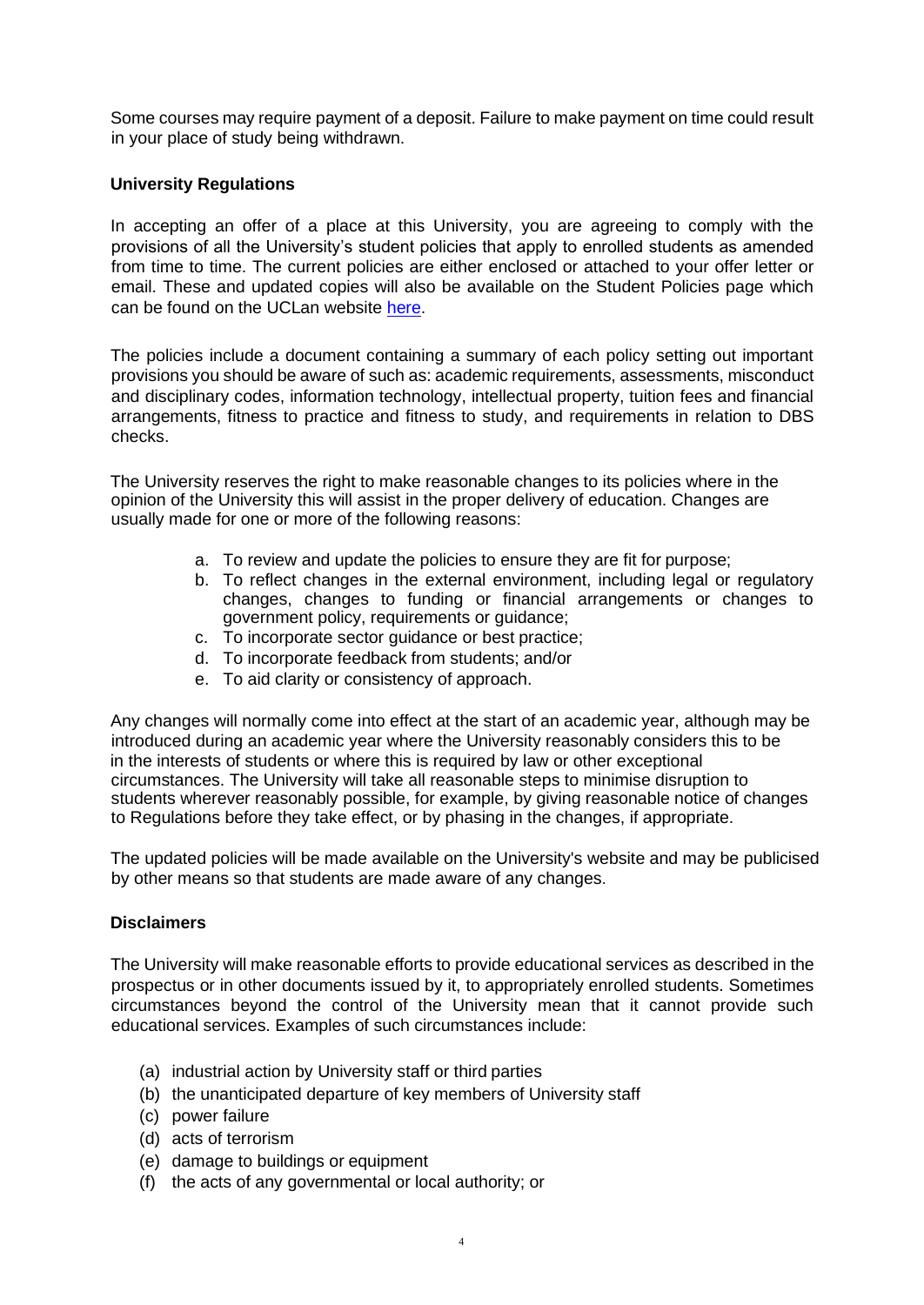(g) where the numbers recruited to a course are so low that it is not possible to deliver an appropriate quality of education for students enrolled on it.

In these circumstances, the University will take reasonable steps to minimise the resultant disruption to those services and to affected students, by, for example, offering affected students the chance to move to another course or institution, or by delivering a modified version of the same course. To the full extent that is possible under the general law the University excludes liability for any loss and/or damage suffered by any applicant or student as a result of those circumstances.

The University does not exclude or limit in any way its liability for:

- i. death or personal injury caused by its negligence or the negligence of its employees, agents or subcontractors;
- ii. fraud or fraudulent misrepresentation.

The University does not accept responsibility and expressly excludes liability to the full extent possible under the general law for loss or damage to students' property or for infection of students' equipment caused by computer viruses, and for the consequences of any such damage.

## **Changes to Courses**

The prospectus is prepared far in advance of the academic year to which it relates so that potential students and other interested parties are able to research potential higher education providers and courses in good time. The University will use reasonable endeavors to deliver the course in accordance with the description applied to it in the University's prospectus for the academic year in which you begin the course. However given the period of time between our prospectus being prepared and enrolment for the academic year, details of the course may be subject to some change.

#### *Course Changes or Cancellation Up to Six Months Prior to Enrolment:*

The University will be entitled to make reasonable changes to the material information relating to your course (including to the content and syllabus of the course where developments in the subject area make that necessary, or to the location of the course or the method of delivery of the course) up to six months prior to Enrolment. Changes will usually be made on this basis for one or more of the following reasons:

- to enable the delivery of a better quality of educational experience to students enrolled on the course, including to account for feedback from previous and existing students;
- to account for changes in theory, recent research and best practice so as to ensure the course content is accurate, up to date and serves the best interests of students;
- to meet new or revised legal, regulatory, professional standards and requirements of accrediting bodies;
- where the prospectus expressly states that the course may be subject to changes or cancellation for specific reasons; and
- due to circumstances outside the reasonable control of the University.

In making any such changes, the University will aim to keep the changes to the minimum necessary to achieve the required purpose and will notify affected students in advance about any changes that are required.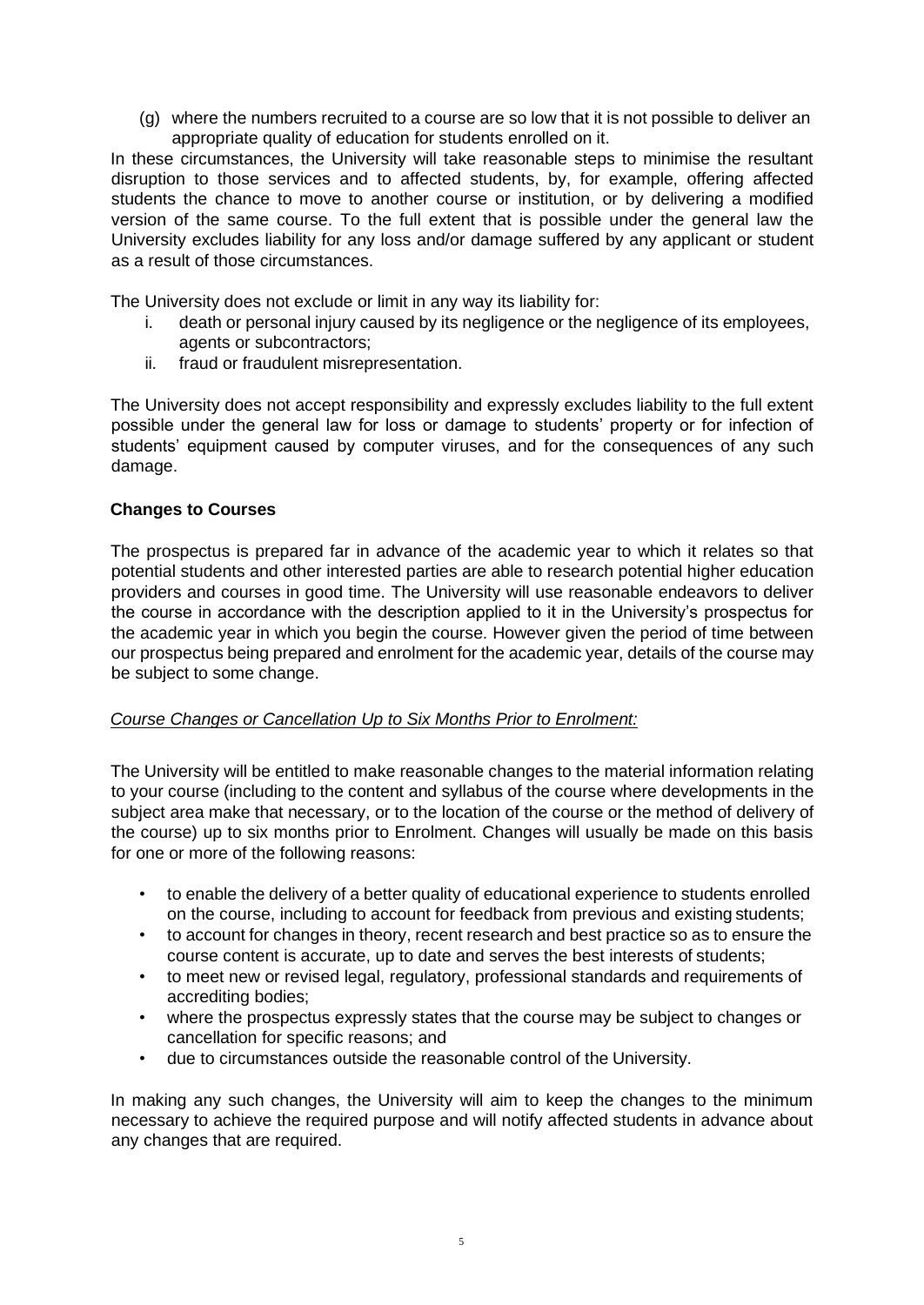If the University changes your course and you are not satisfied with the changes, you should notify the University in writing within 14 days of receiving information about the change. The University will inform you of other similar alternative courses or modules (as the case may be). If no alternative is suitable to you, you will be entitled to withdraw from the programme and we will refund any Tuition Fees (including deposits) you may have already paid to the University. The University will also offer you reasonable support in your efforts to transfer to another provider.

#### *Course Changes or Cancellation within Six Months Prior to Enrolment and/or After Enrolment*

The University will use reasonable efforts to ensure it does not make changes to the material information relating to your course within six months of Enrolment or after your course has started. However, sometimes this may be necessary, such as:

- to enable the University to deliver a better quality of educational experience to students enrolled on the course, and/or where such changes will not reasonably cause a detriment to any student;
- to account for changes in theory, recent research and best practice so as to ensure the course content is accurate, up to date and serves the best interests of students;
- to meet new or revised legal, regulatory, professional standards and requirements of accrediting bodies;
- due to circumstances outside the reasonable control of the University.

The University will carry out an assessment before implementing any changes and will only implement them if the University reasonably considers the change to be fair or unavoidable. If you disagree with the University's assessment in this regard, you may raise your concern under the University's complaints procedure.

Should the University wish to implement changes to the material information relating to your course for reasons other than those outlined above then the University will notify affected students (or representatives appointed on behalf of such students where those affected are significant in number) and will engage in a process of consultation accordingly.

The University will not cancel a course within six months prior to enrolment or afterwards unless:

- it is strictly necessary as a result of revocation, withdrawal or discontinuance of accreditation, validation or certification from a mandatory body relating to the course; or
- due to circumstances outside the reasonable control of the University.

In which case the University will use its best efforts to let you know as soon as reasonably possible, inform you of suitable alternative course and if such alternatives are not suitable you will be entitled to withdraw from the course without any other study with the University and receive a refund of Tuition Fees paid.

#### **Students with Disabilities**

The University welcomes applications from those with disabilities and is committed to discharging its duty under the Equality Act 2010 (i.e. where a University provision, criterion or practice puts disabled applicants and students at substantial disadvantage in comparison with those applicants/students who are not disabled, to take reasonable steps to avoid the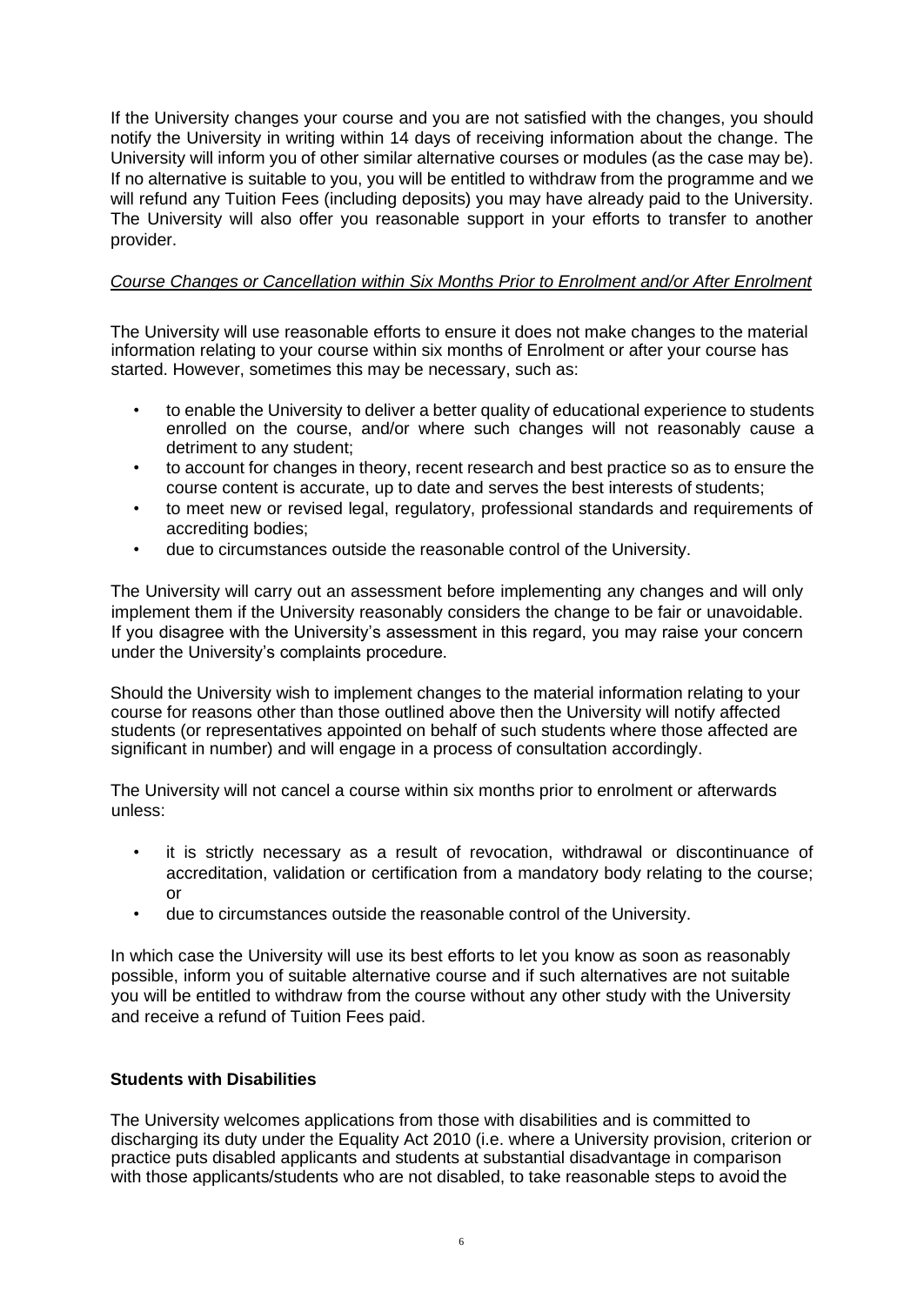disadvantage.) Although it is rare, it should be noted that the University will not always be in a position to make adjustments that students request as they may not be reasonable in the particular circumstances e.g. the adjustments may not be practicable or may incur significant expense for the University. Where an applicant/ student has complex needs the University will liaise with the applicant/student and review whether it is possible to make the adjustments as soon as it can following disclosure of the disability. This review may include an information interview and/or an assessment of need to enable the University to get a better understanding of the applicant's/student's needs and the University's ability reasonably to meet them. The University will confirm the position as soon as possible. Admission or enrolment may be refused or deferred if, following an assessment of need, provision of the adjustments required by the applicant cannot reasonably be provided at that time.

Applicants/students have no obligation to disclose a disability and if they do disclose it, they have a right to request that it remains confidential. It is important for applicants/students however to be aware that if they do not disclose details of their disability the University may be unable to provide the relevant support. Disclosing a disability at a later stage in the process may mean that adjustments cannot reasonably be put in place for the start of your course or in rare circumstances, that the requested adjustments cannot be implemented. If you have a disability and have not declared it, please contact 01772 895000.

For more information please see the University's Disability policy, the Guidance to the Disability policy and the Admissions policy which are attached to this email in pdf form and are also all available [at](http://www.uclan.ac.uk/studentcontract) [www.uclan.ac.uk/studentcontract](http://www.uclan.ac.uk/studentcontract)

#### **Cancellation Rights**

#### RIGHT TO CANCEL

You have a statutory right to cancel this contract within 14 days of it being made without giving any reason. This period expires 14 days after the date on which you accept your offer.

To exercise the right to cancel, you must inform the University of your decision to cancel this contract by a clear statement (e.g. a letter sent by post, fax or e-mail). You may use the model cancellation form at the end of the offer letter, but it is not obligatory. The University is very happy for you to just send an email to [uclanadmissions@uclan.ac.uk](mailto:uclanadmissions@uclan.ac.ukor) or [ia@uclan.ac.uk](mailto:ia@uclan.ac.ukif) if you are an international student.

To meet the cancellation deadline, it is sufficient for you to send your communication concerning your exercise of the right to cancel before the cancellation period has expired.

#### EFFECT OF CANCELLATION

If you cancel this contract as set out above, the University will reimburse to you all payments received from you.

The University will make the reimbursement without undue delay, and not later than 14 days after the day on which it is informed about your decision to cancel this contract.

The University will make the reimbursement using the same means of payment as you used for the initial transaction, unless you and the University have expressly agreed otherwise; in any event, you will not incur any fees as a result of the reimbursement.